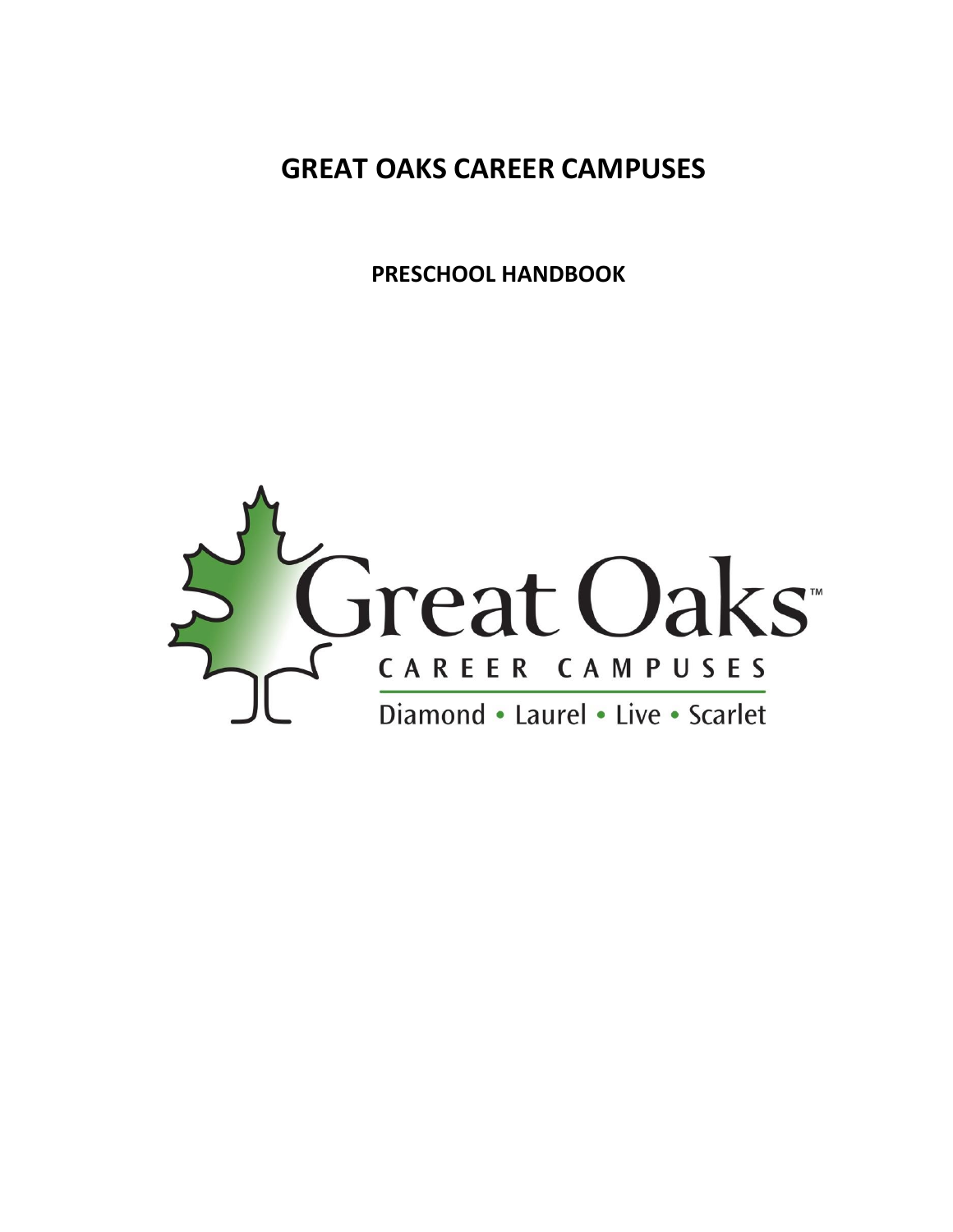## **Revised—June 2015**

### **TABLE OF CONTENTS**

|                                              | Page           |
|----------------------------------------------|----------------|
| <b>LOCATIONS</b>                             | 2              |
| <b>CERTIFICATION OF PRESCHOOL</b>            | $\overline{2}$ |
| PHILOSOPHY AND PURPOSE                       | 3              |
| PRESCHOOL GOALS                              | 3              |
| <b>GOALS FOR CHILDREN</b>                    | 3              |
| <b>INSTRUCTORS AND STUDENT AIDES</b>         | 4              |
| <b>OPPORTUNITIES FOR THE CHILDREN</b>        | 4              |
| PHYSICAL EXAMINATION AND HEALTH RECORDS      | 5              |
| <b>DISCRIMINATION POLICY</b>                 | 5              |
| <b>EMERGENCIES</b>                           | 5              |
| BEHAVIOR MANAGEMENT/DISCIPLINE               | 7              |
| <b>CLOTHING</b>                              | 10             |
| <b>CHECK-IN AND CHECK-OUT PROCEDURES</b>     | 10             |
| <b>ABSENCE PROCEDURES</b>                    | 11             |
| <b>HOLIDAYS AND SCHOOL CLOSINGS</b>          | 11             |
| PRESCHOOL FEES                               | 11             |
| <b>LIABILITY</b>                             | 11             |
| PARENT/GUARDIAN VISITATION AND PARTICIPATION | 11             |
| <b>CONFERENCES</b>                           | 12             |
| <b>SNACKS</b>                                | 12             |
| ENROLLMENT, ADMISSION AND WITHDRAWAL         | 12             |
| <b>COMMUNICABLE DISEASES POLICY</b>          | 13             |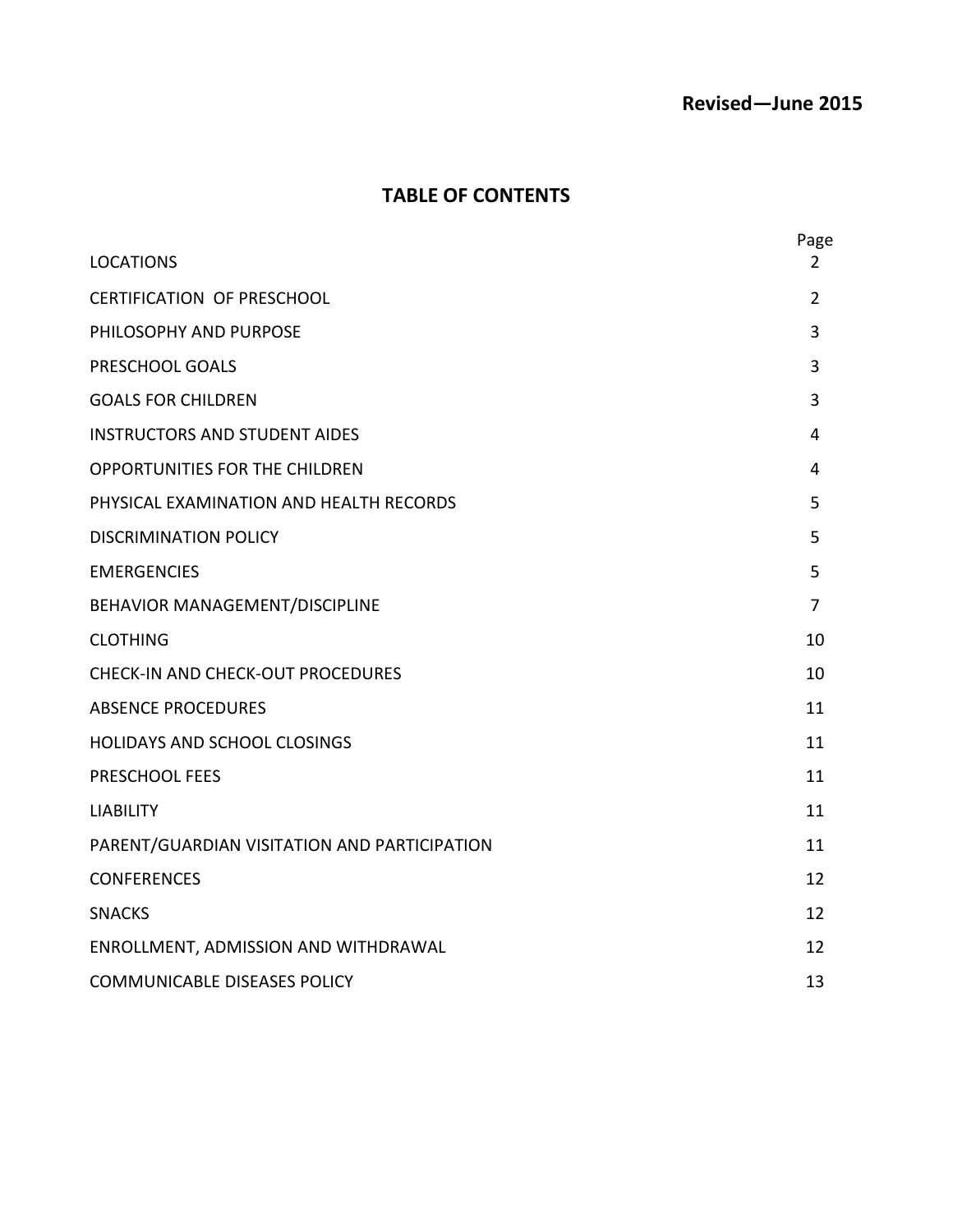#### **GREAT OAKS CAREER CENTERS**

#### **PRESCHOOL CENTERS**

#### **LOCATIONS**

Laurel Oaks Career Campus 300 Oak Drive Wilmington, Ohio 45177 Instructor: Mary Ann Horne [hornem@greatoaks.com](mailto:roddyd@greatoaks.com)

(937)655-5412

Live Oaks Career Center 5956 Buckwheat Road Milford, Ohio 45150 Instructor: Linda Danford [danfordl@greatoaks.com](mailto:danfordl@greatoaks.com) (513)612-4965

Scarlet Oaks Career Campus 300 Scarlet Oaks Drive Cincinnati, Ohio 45241 Instructor: Sadie Bonifas bonifass[@greatoaks.com](mailto:schnellc@greatoaks.com)  (513)612-5871

#### **CERTIFICATION OF PRESCHOOL**

The Great Oaks Preschools are licensed by the Ohio Department of Education. The most recent written compliance reports are posted in a conspicuous place near the posted program license until the next compliance report is received from the Department.

All complaints and reports concerning the operation of programs should be reported to the Department Ombudsman or the Office of Early Childhood Education. The names and telephone numbers of both parties are posted in a conspicuous place near the program license.

The building and facilities meet high standards of fire, health and building codes and continue to be inspected annually.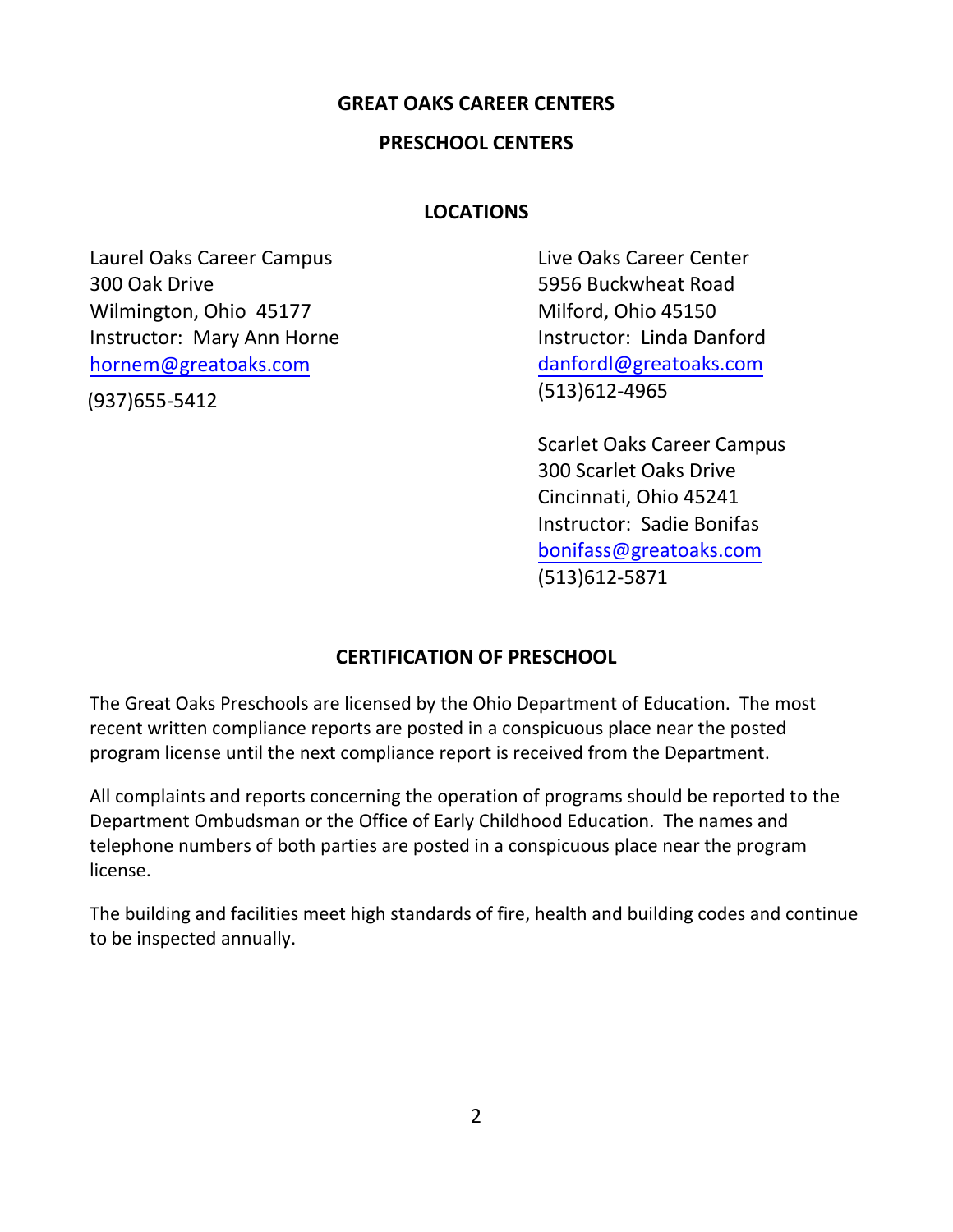### **PHILOSOPHY AND PURPOSE**

Great Oaks Vision Statement

To be the leader in career and technical education, we will ensure the career and academic success of all learners and be recognized as vital to the educational and economic growth of our communities.

Great Oaks Mission Statement

We will provide quality workforce development programs and services to meet the needs of our customers.

Great Oaks Preschools Mission Statement

We provide a supportive environment and experiences that enable preschool children to develop to their fullest potential—physically, emotionally, socially and cognitively while preparing high school student to be successful teachers.

### **PRESCHOOL GOALS**

- Provide a safe and healthy environment.
- Foster positive emotional and social development
- Ensure a sound developmental learning environment
- Maintain positive and productive relationships with families
- Maintain cooperative relationships with other professionals and community resources.

### **GOALS FOR CHILDREN**

- Help them develop a good self-image
- Help children develop a desire to learn
- Encourage independence
- Encourage them to develop a positive attitude toward school and learning
- Encourage sensorimotor development of the child through appropriate small muscle and large muscle activities
- Develop self-discipline and self-regulation
- Stimulate all areas of development (social, emotional, cognitive, language, and physical) through age-appropriate activities
- Incorporate *Ohio's Early Learning and Development Standards* in all activities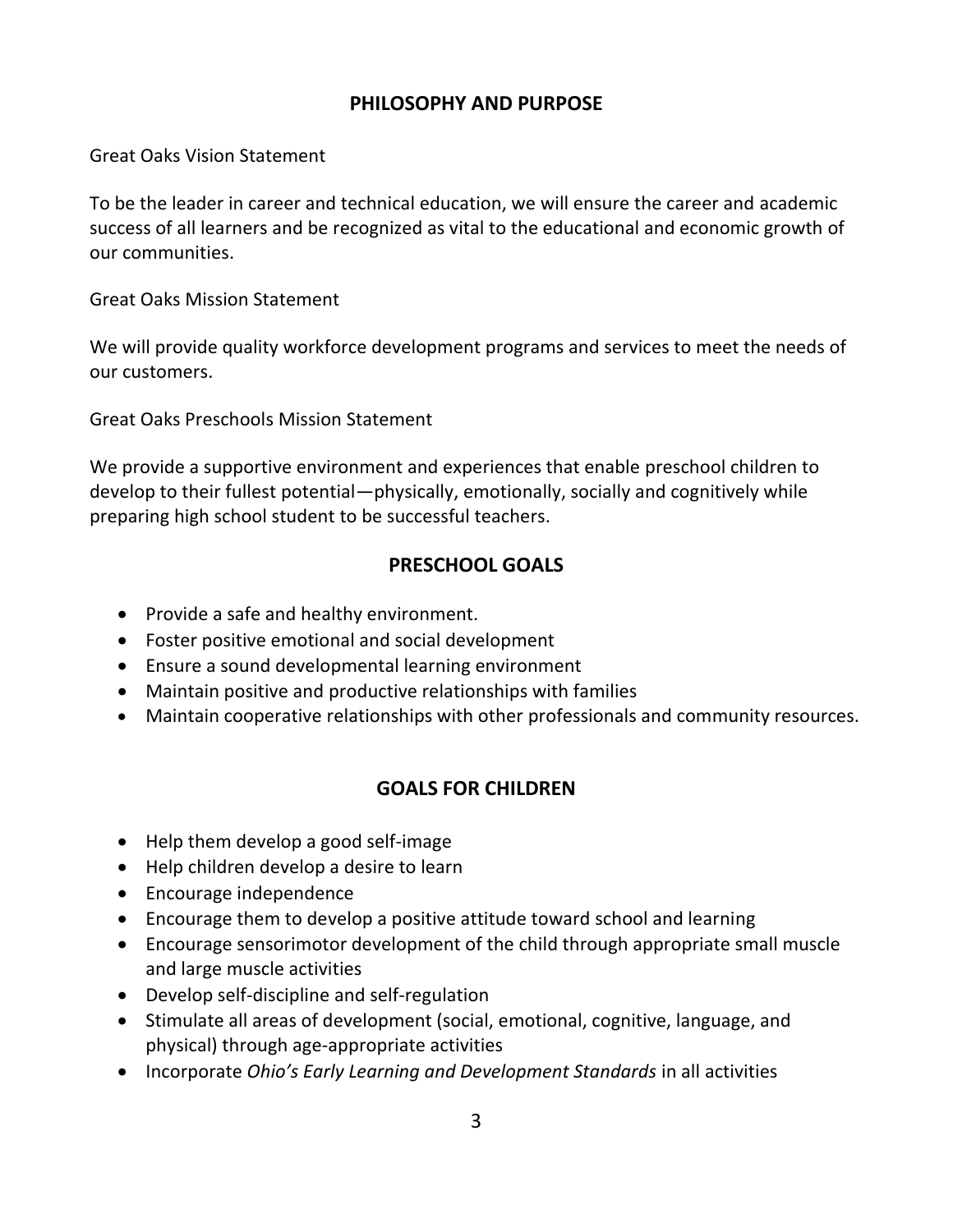### **INSTRUCTORS AND STUDENT AIDES**

The preschool directors are certified teachers who are college graduates with training and experience in the field of child development and early childhood education.

The students in the Early Childhood Education Program assist in the preschool as part of their educational experience. The Great Oaks instructional staff provides supervision of the high school students.

### **OPPORTUNITIES FOR THE CHILDREN**

#### **SOCIALIZATION**

Socialization is of primary importance among the opportunities afforded the child at preschool. Large and small group activities are provided as well as individual work.

#### PRE-ACADEMIC

*Ohio's Early Learning and Development Standards* are followed in planning developmentally appropriate language, science, social studies, math and physical activities. Due to the limited amount of time each child has in our preschool (three days a week for seven months) parents may need to supplement their child's preparation for Kindergarten.

#### MUSIC

Music activities include CDs, cassettes, rhythm instruments, singing and dramatization of rhymes and songs.

#### CREATIVE ARTS

The preschool provides materials so that children may express themselves creatively by working with a variety of artistic materials.

#### OTHER ACTIVITIES

Other activities include listening to stories, playing simple games, finger plays, puppet shows, manipulative materials, cooking activities, computer experiences, and outside play.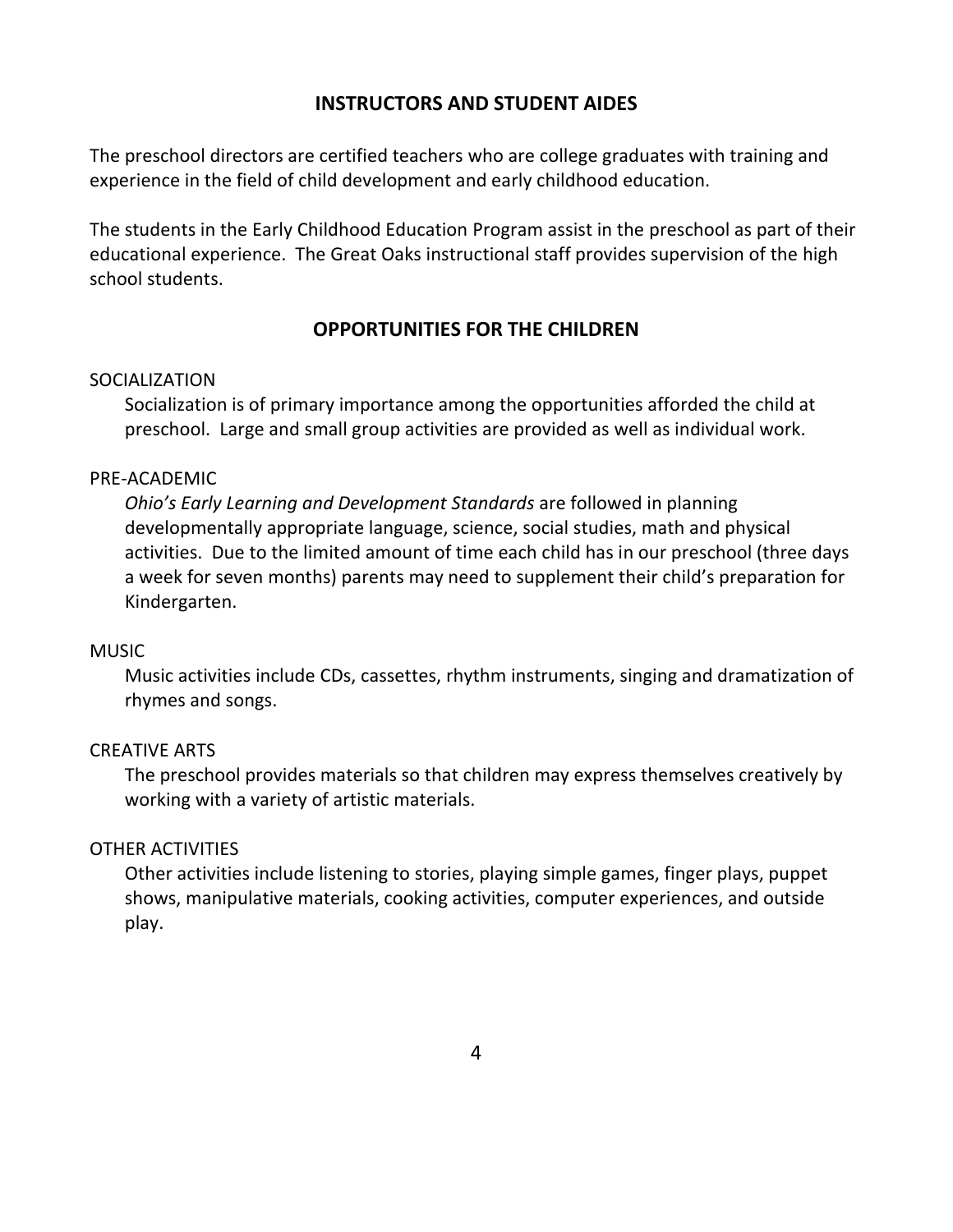### **PHYSICAL EXAMINATION AND HEALTH RECORDS**

Each child must have a "Child Medical Statement" form completed by his or her doctor that verifies a date of exam within the past twelve months and be on file in the preschool within thirty days of his or her admission and annually thereafter. This should include a copy of the child's immunization records.

Each child must also have a "Child Enrollment Information" form (2 pages) completed and on file in the preschool on the first day of his or her enrollment. This form contains information on allergies, medication, food supplements, and any physical problems or history of diseases the child has had.

When administering a medication, food supplement, modified diet or fluoride supplement, the program shall (prior to administration) secure the written instructions of a licensed physician or licensed dentist as appropriate for the administration of any medication, food supplement, modified diet or fluoride supplement. Each time medication is administered, a written record or log including dosage, date and time shall be entered. The record or log will be on file for one year.

## **DISCRIMINATION POLICY**

It is unlawful for the facility to discriminate in the enrollment of children upon the basis of race, color, sex or national origin or disability in violation of the Americans with Disabilities Act of 1990, 104 Stat.32, 42 U.S.C. 12101 et.,seq.

Great Oaks Career Campuses do not discriminate enrollment of children upon the basis of race, color, sex or national origin or disability.

## **EMERGENCIES**

SERIOUS INJURY OR ILLNESS:

In the event of a serious accident, injury or illness, the Great Oaks Preschool staff will follow these procedures:

- The parent or guardian will be called immediately.
- If the accident, injury or illness is very serious, 911 will be called.
- If the parent or guardian is unavailable, the emergency contact listed on the Emergency Medical Authorization form will be called.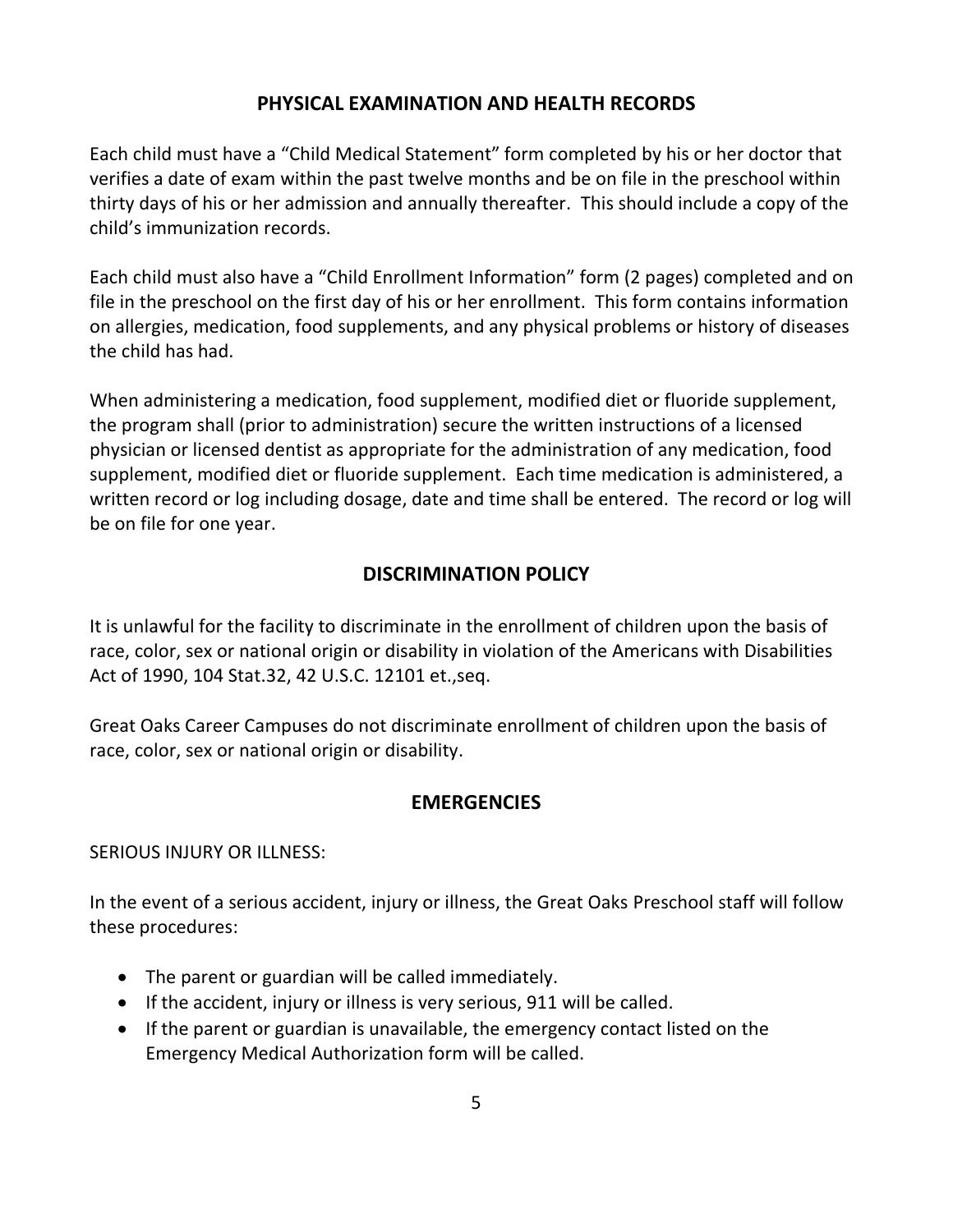- The child and the child's health record will be taken by ambulance to the physician's or dentist's office, clinic or hospital chosen by the child's parent or guardian.
- If the parent or guardian is not able to reach the Great Oaks Preschool Program before the emergency vehicle leaves the campus, a staff member will accompany the child and remain with him or her until the parent, guardian or emergency contact arrives at the medical facility.
- The Great Oaks Preschool staff will complete an Incident report. The original report is kept on file at the Center, and a copy is provided to the parent or guardian and the District Health and Safety Coordinator.

REPORTING INCIDENTS OF INJURIES, ACCIDENTS, AND ADMINISTRATION OF FIRST AID:

- In the event of an accident, injury to a child in the Great Oaks Preschool and/or administration of first aid, the staff member in charge will complete an Incident Report that explains the nature of the accident, injury and/or first aid administered. The form will be completed as soon as possible after the incident, and it MUST be completed on the same day as the incident.
- The Incident Report is placed on file in the Great Oaks Preschool Program office.
- The Incident Report copy is given to the child's parent or guardian.
- If first aid is administered, the Great Oaks Preschool Director must sign the Incident Report.

## NATURAL EMERGENCY PLAN:

- An Emergency Instruction Card for each child that includes telephone numbers and other instructions for contacting parents must be on file in the Great Oaks Preschool Program office. Alternate emergency phone numbers and instructions in case the parent cannot be contacted should also be on file. Names, addresses and phone numbers of doctors and dentists must be provided.
- Parents/Guardians will be notified in the event of an emergency.
- The Great Oaks Preschool Program has two fire drills during the first month of school and one fire drill each month for the remainder of the school year.
- In the event of an actual fire, children will be evacuated from the preschool to another site on campus.
- The preschool will have one tornado drill during the first month of school and one per month in April and May.
- Great Oaks has a Crisis Prevention and Management Plan and has implemented measures to ensure the safety and security of all students, customers, associates and visitors.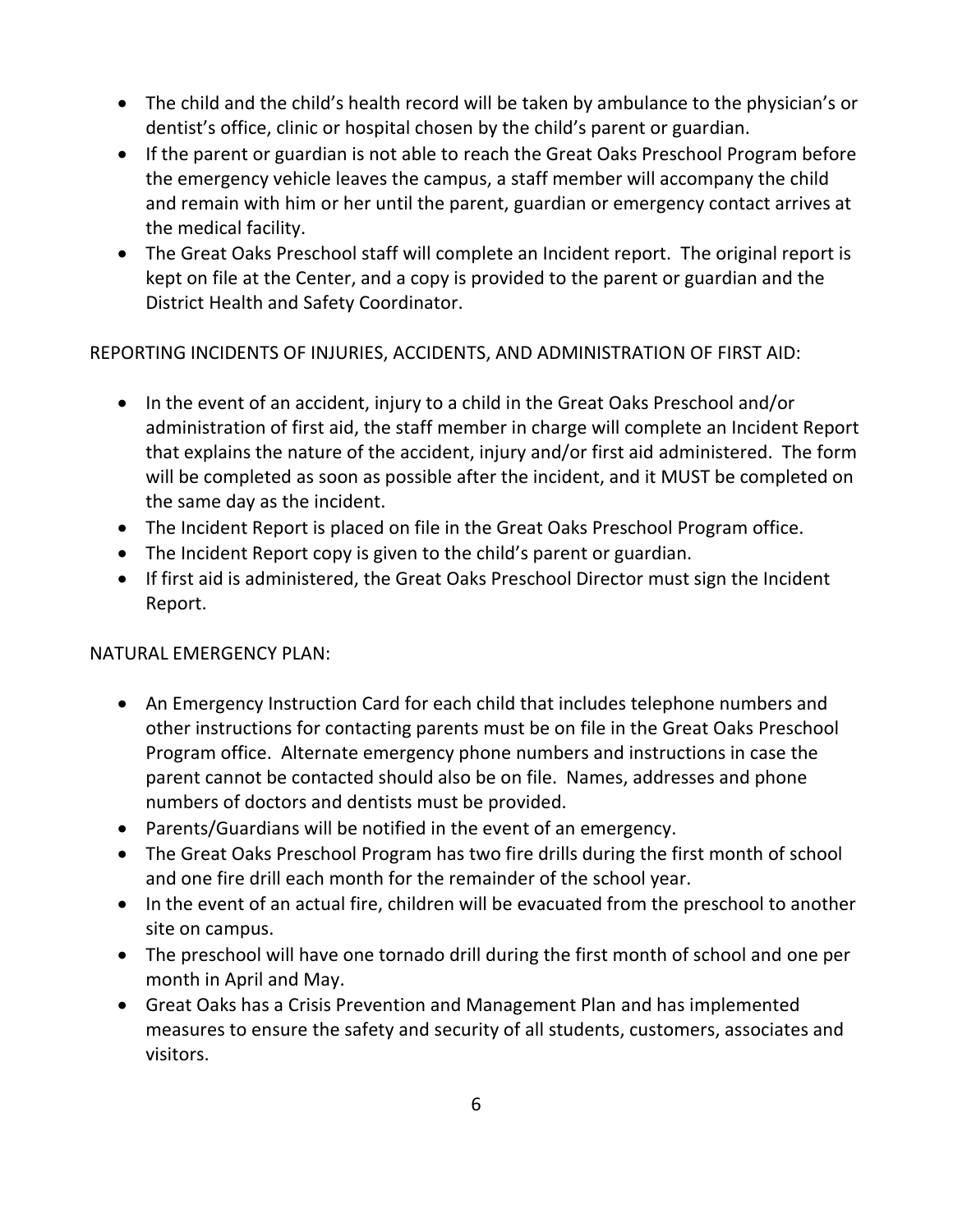- In the event of an emergency that requires rapid dismissal, children will be evacuated to a safe shelter off campus. The parents/guardians and the emergency contact person will be contacted.
- Plans for emergency procedures in case of weather alert or fire are posted in the preschool.
- Great Oaks Preschool staff is trained in CPR, First Aid and recognition of communicable childhood diseases.
- The Great Oaks Preschool Director is required to report suspicions of child abuse or neglect to the appropriate Public Children's Services Agency.

# **BEHAVIOR MANAGEMENT/DISCIPLINE**

It is our philosophy that many behavior problems may be avoided by adequate understanding of behavioral and developmental characteristics of the various age groups. We are firm but gentle in our dealings with children.

Our first step to discipline is to attempt to avoid problems by being sure that the design of the classroom environment is appropriate to meet the needs of the children. We provide successful experiences and activities for the children in order to avoid the frustrations that cause behavioral problems. We emphasize and encourage positive and appropriate behavior. Children are continually observed and supervised and encouraged to problem solve and develop their independence.

Modeling appropriate behavior is an important part of behavior management. What we *do* is even more important than what we *say*, so we speak softly and treat children with respect. Children need limits that are clear, reasonable, consistent and stated in a positive manner. Limits or rules are established to protect the children's safety and to protect the rights and property of others.

The preschool's actual methods of discipline shall apply to all persons on the premises and shall be restricted as follows:

- There shall be no cruel, harsh, corporal punishment or any punishments such as, but not limited to, punching, pinching, shaking, spanking or biting.
- No discipline shall be delegated to any other child.
- No physical restraints shall be used to confine a child by any means other than holding a child for a short period of time, such as a protective hug, so the child may gain control.
- No child shall be placed in a locked room or confined in an enclosed area such as a closet, a box or a similar cubicle.
- No child shall be subjected to profane language, threats, derogatory remarks about himself or his family or other verbal abuse.
- Discipline shall not be imposed on a child for failure to eat, failure to sleep, or for toileting accidents.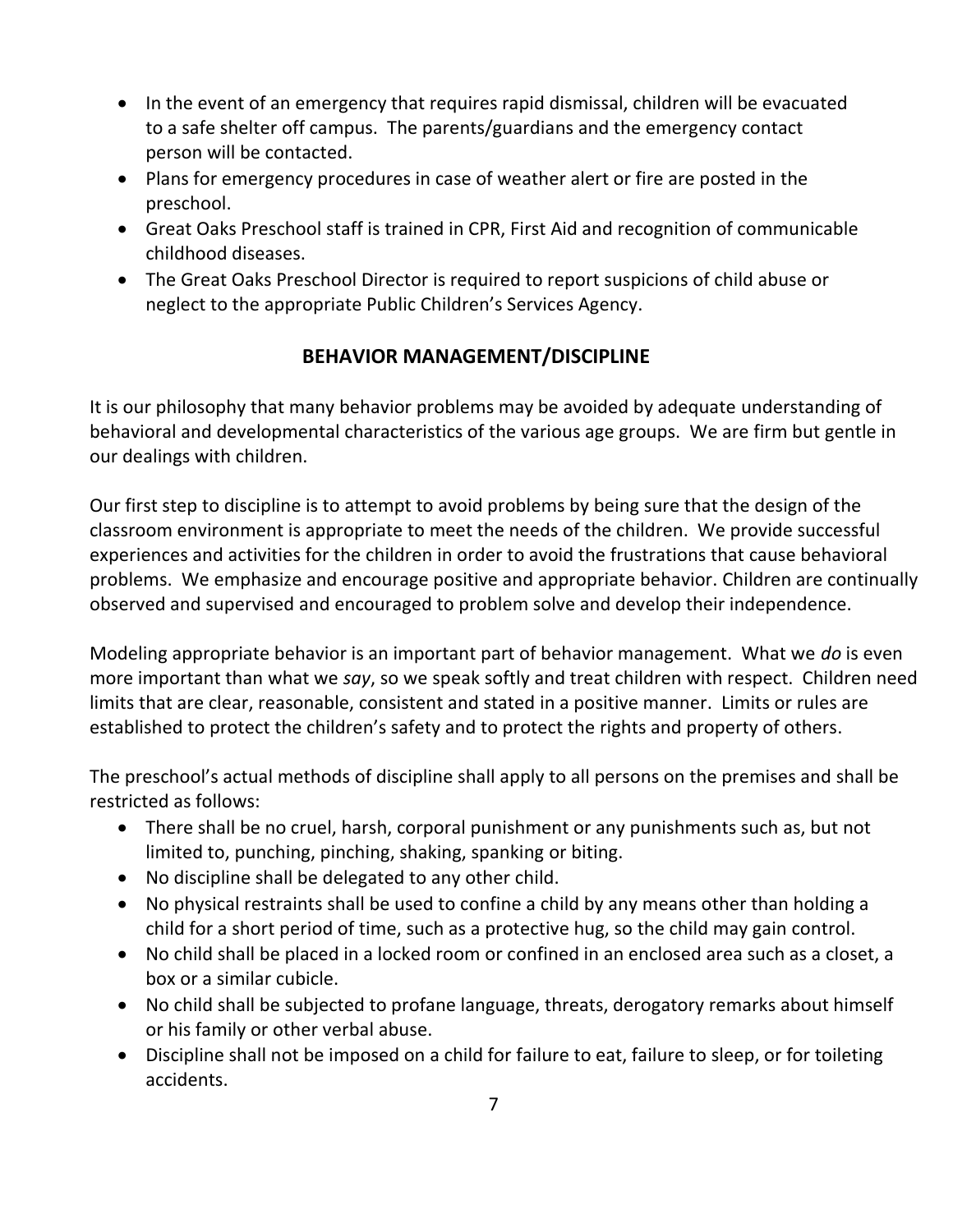- Techniques of discipline shall not include withholding food, rest or toilet use.
- Separation, when used as discipline shall be brief in duration and appropriate to the child's age and developmental ability. The child shall be within sight and hearing of a preschool staff member in a safe, lighted and well-ventilated space.
- The preschool shall not abuse or neglect children and shall protect children from abuse and neglect while in attendance in the preschool program.

### INTERVENTION STRATEGIES FOR HANDLING BEHAVIORAL CHALLENGES:

While every effort is made to promote appropriate behavior at all times, challenges do occur from time to time. When this happens, the preschool director will use a system of progressive limit setting and psychosocial interventions to help children regain control of their behavior. The strategies used are well recognized for their effectiveness and are positive and non-punitive.

- **Rewarding Positive Behavior**—Staff members will attempt to stop negative behavior by rewarding positive behavior through verbal praise, positive attention, etc. (Food will not be used to reward positive behavior.)
- **Problem Solving**—When children have difficulty interacting, staff members will help facilitate problem solving.
- **Modeling**—Staff members will model appropriate behavior at all times and will reinforce children who choose appropriate behavior.
- **Natural and Logical Consequences**—Natural and logical consequences provide children with the opportunity to learn about making wise choices and taking responsibility for their own behavior. Natural consequences are those that permit children to learn from the natural order of the physical world—for example, one is likely to feel cold when one decides to go outside with a jacket. Logical consequences permit children to learn from the reality of the social order—for example, when a child pushes to the front of the line; the teacher makes the child go to the end of the line.
- **Therapeutic Ignoring**—As long as the situation does not pose potential hazards for the child whose behavior is inappropriate or for others, staff members may ignore the child for a little while or until the behavior improves. Use of this strategy ensures that the inappropriate behavior is not rewarded by giving the child undue attention.
- **Separation from the Group**—A child who is very angry or frustrated may disrupt the group and/or reach the point where he or she is out of control. In such instance, separating the child from the rest of the group may be necessary in order for the child to calm down and regain control. Separation occurs in the room and is supervised by the teacher. Separation lasts no longer than 3 to 5 minutes. During separation, the teacher(s) draw the attention of the other children away from the child who is acting out. When the separation period is over, the child will rejoin the group and the teacher will review with the child the reason for the separation and the positive behavior that he or she is working on.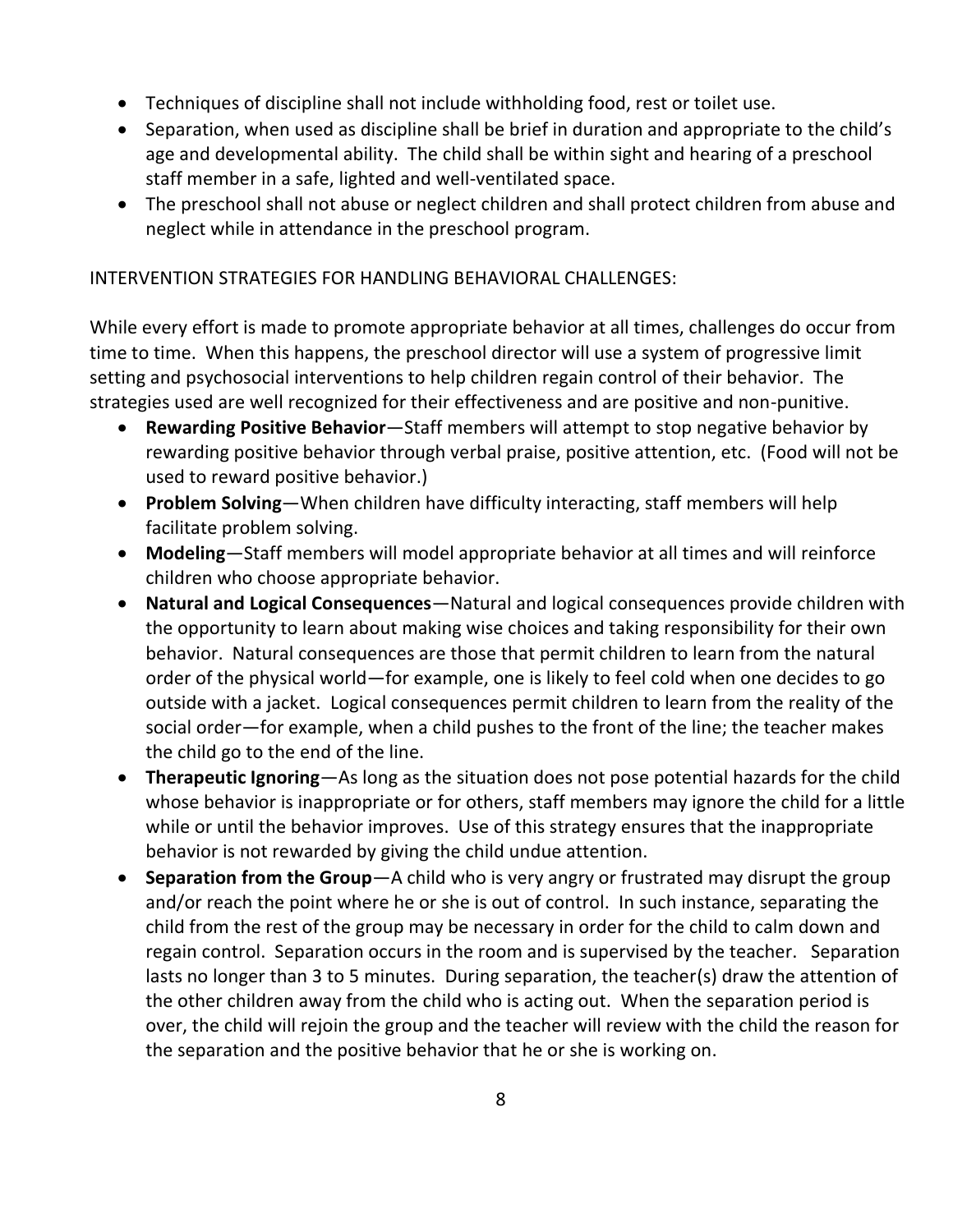### CRISIS INTERVENTION:

A child, who is out of control and in danger of harming him/herself or another person, may need to be therapeutically held or removed from the room in order to regain control. Therapeutic holds are part of non-violent crisis intervention and are used only with children who are in danger of harming themselves or someone else. When using a therapeutic hold to help a child calm down and regain control, the adult gently wraps his or her arms around the child and holds the child close.

Therapeutic Holding:

A staff member may use a therapeutic hold under these circumstances:

- When a child is out of control and in danger of harming himself or herself or another person.
- When all other methods of control have been attempted without successfully calming the child.
- The teacher using the therapeutic hold has received training and demonstrated competencies in crisis intervention prior to using the technique.

All instances of using therapeutic holds are to be documented and the documentation must include the following:

- A written description of the situation and the behavior that led up to the decision to use physical intervention.
- A listing of the interventions or techniques that were attempted before deciding to us the therapeutic intervention.
- The outcome of the intervention.
- Preventive measures that may be used in the future to avoid such an intervention.
- Parent/guardian contact.

#### DOCUMENTATION AND PARENT/GUARDIAN INVOLVEMENT:

All incidents involving Separation from the Group or Physical Intervention will be documented on the Critical Behavior Incident Report from. This form may also be used to document other situations that the preschool director believes are serious enough to warrant documentation and informing the parent/guardian.

#### **The following information will be included in the Critical Behavior Incident Report:**

- The child's name
- Date and time of the separation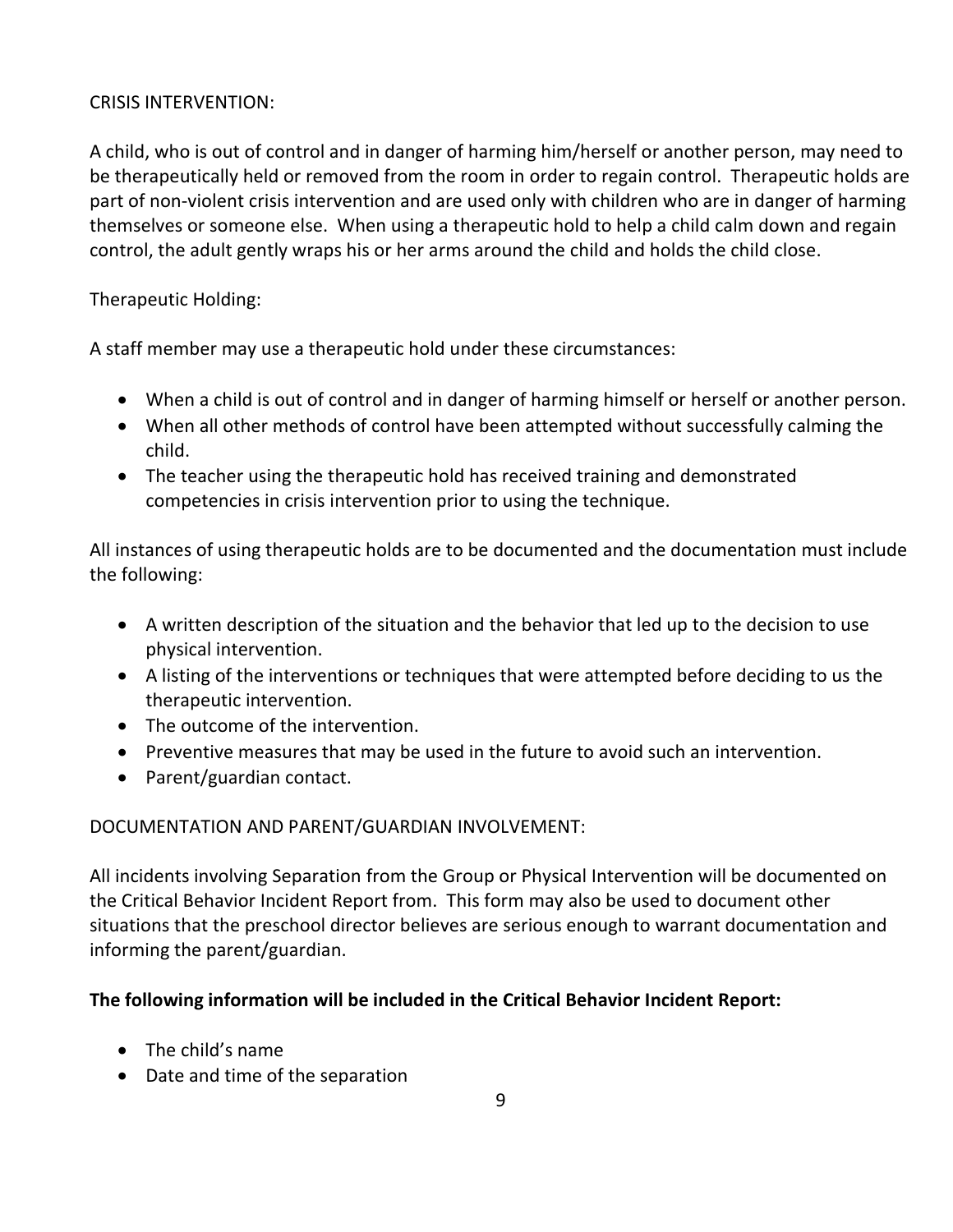- Director/teacher present
- A description of the behavior
- What preceded the incident
- Steps that were taken to prevent the need for separation
- The outcome of the separation
- The behavior that followed the separation

Parents will be notified of the intervention as soon as possible. A copy of the Critical Behavior Incident Report will be given to the parent/guardian. The Critical Behavior Incident Report will be reviewed by the preschool director and kept on file in the preschool office. The parents of other children involved in the incident, but not in the intervention, will be notified.

## **CLOTHING**

Clothing worn to preschool should be:

- 1. Comfortable for playing
- 2. Easy to put on and take off
- 3. Every day clothes as opposed to good clothes
- 4. Washable

Each child needs one complete change of clothes to be left in the preschool. The clothing should be marked with the child's name and placed in a plastic bag.

Children play outside almost every day, even when it is cold. Your child will require warmer clothing when playing outside than he or she will need for the trip to and from school in the car. Be sure to provide adequate layers.

## **CHECK-IN AND CHECK-OUT PROCEDURES**

Parents/guardians are to bring their children into the preschool for check-in. Upon entering the preschool, the parent/guardian and child should proceed to the receptionist area and sign in each day.

Parents/guardians should also come into the preschool to pick up and sign out their children. Parents/guardians must complete the "Pick-Up Authorization" form for their child and have it on file in the preschool on the first day of their child's enrollment.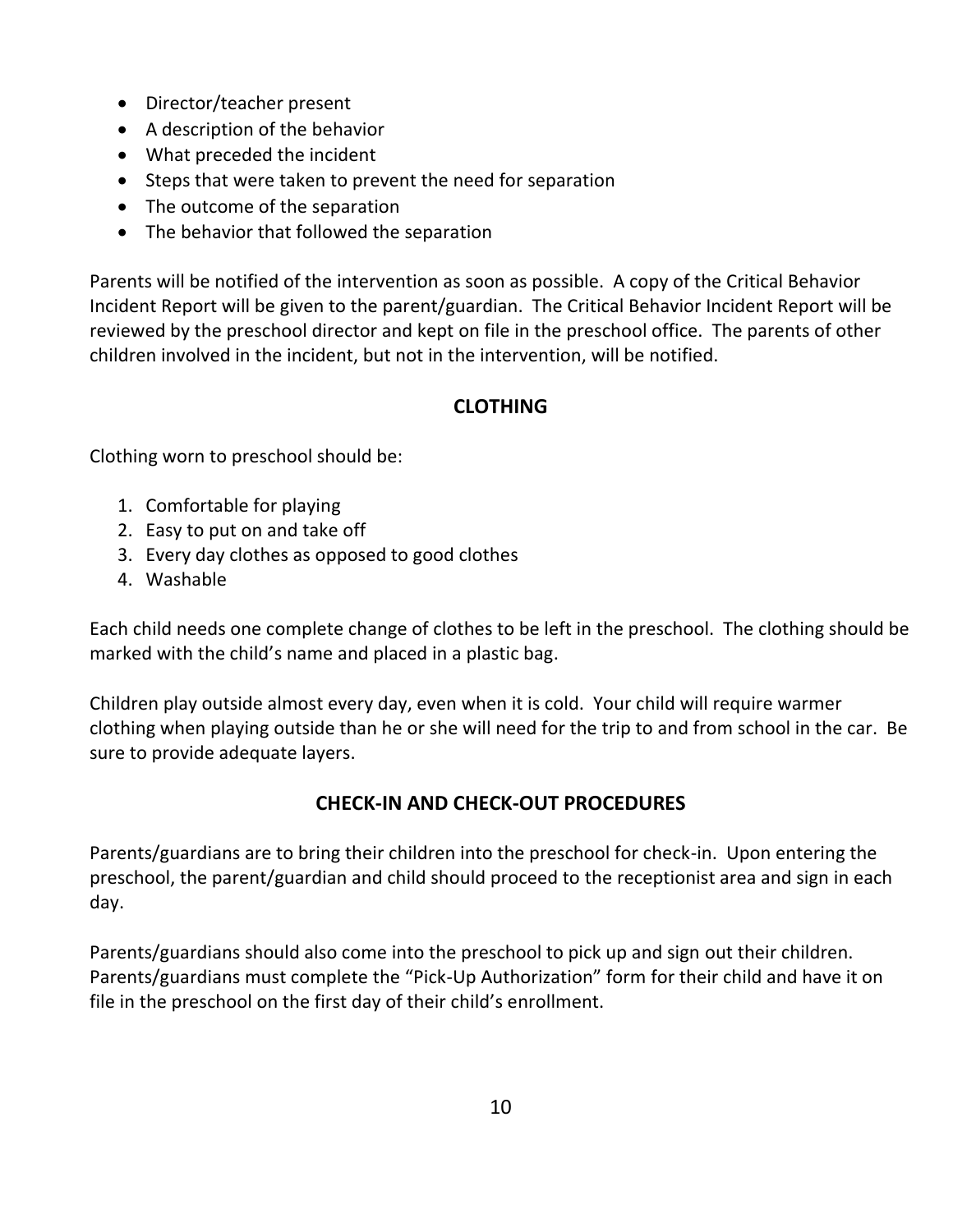### **ABSENCE PROCEDURES**

The parent/guardian should notify the preschool office if a child is to be absent for any reason.

Regular attendance usually results in better adjustment for the children and helps the students who are observing and working with the children.

Any illness should be reported immediately to the preschool office. This is necessary for the protection of the other children as well as your child.

## **HOLIDAY AND SCHOOL CLOSINGS**

The preschool is in session only on days that the career campus is open. The preschool is closed on all days that the campus is closed for school holidays, school vacations, and on calamity days.

## **PRESCHOOL FEES**

The fee for each child attending the Preschool is \$40.00 per month. This amount is payable the first week of the month.

Payments should be made for one full month rather than partial payments. Credit is not extended and only a check or money order will be accepted (NO CASH PAYMENTS).

No child will be enrolled for the month unless the monthly fee is paid.

## **LIABILITY**

Great Oaks Career Campuses cannot be held liable for any accident or injury sustained while a child is being cared for in the Great Oaks Preschool.

## **PARENT/GUARDIAN VISITATION AND PARTICIPATION**

Parents/guardians have unlimited access to the program and are welcome to visit and participate in the preschool activities. Parents who are interested in preparing activities for the children should check with the program teacher to arrange a time and topic to arrange a time and topic for their activity.

Some children need to have their parent/guardian stay in the preschool on the first day of school. This should be taken into consideration when planning the first week of school.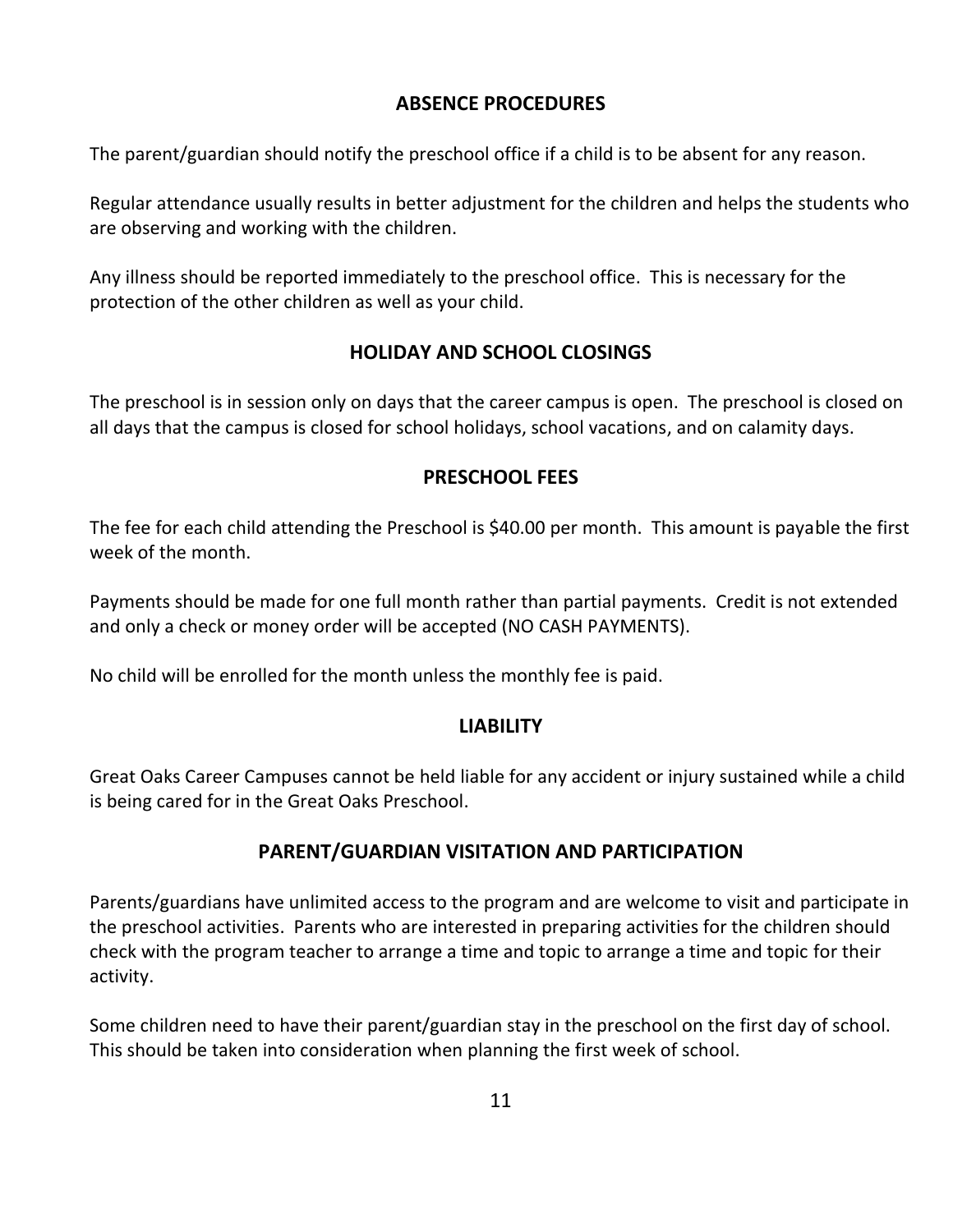## **CONFERENCES**

Two parent conferences will be held each year. The first conference will be held with parents at the beginning of the preschool. The program teacher will be glad to talk with any parent/guardian about their child's progress at school and a conference may be scheduled if needed.

Phone calls or personal interviews are welcome whenever the parent/guardian has questions, anxieties or suggestions. It is the sincere desire of the preschool staff that participation in preschool be a happy, successful learning experience for the children and their parents/guardians.

Assessments of each child's progress will be completed periodically and made available to parents. Any unusual behavior or concerns will be discussed with the parent/guardian immediately.

### **SNACKS**

A light nutritious snack will be served each day. If parents are asked to supply a shared snack for the children, they shall provide a choice from two of the groups listed below:

- 1. Meat/meat-equivalent group
- 2. Bread/bread-alternatives group
- 3. Milk group
- 4. Fruit/vegetable group

Some examples of nutritious snacks are:

- Cheese and crackers
- Cookies and milk
- Fruit and graham crackers
- Carrot sticks and dip

## **All snacks should be brought unopened in the original package.**

## **ENROLLMENT, ADMISSION AND WITHDRAWAL**

Children who are preschool age and have not reached their sixth birthday are eligible to enroll.

Children should be toilet trained and able to express themselves well enough to make their basic need and desires known before being enrolled.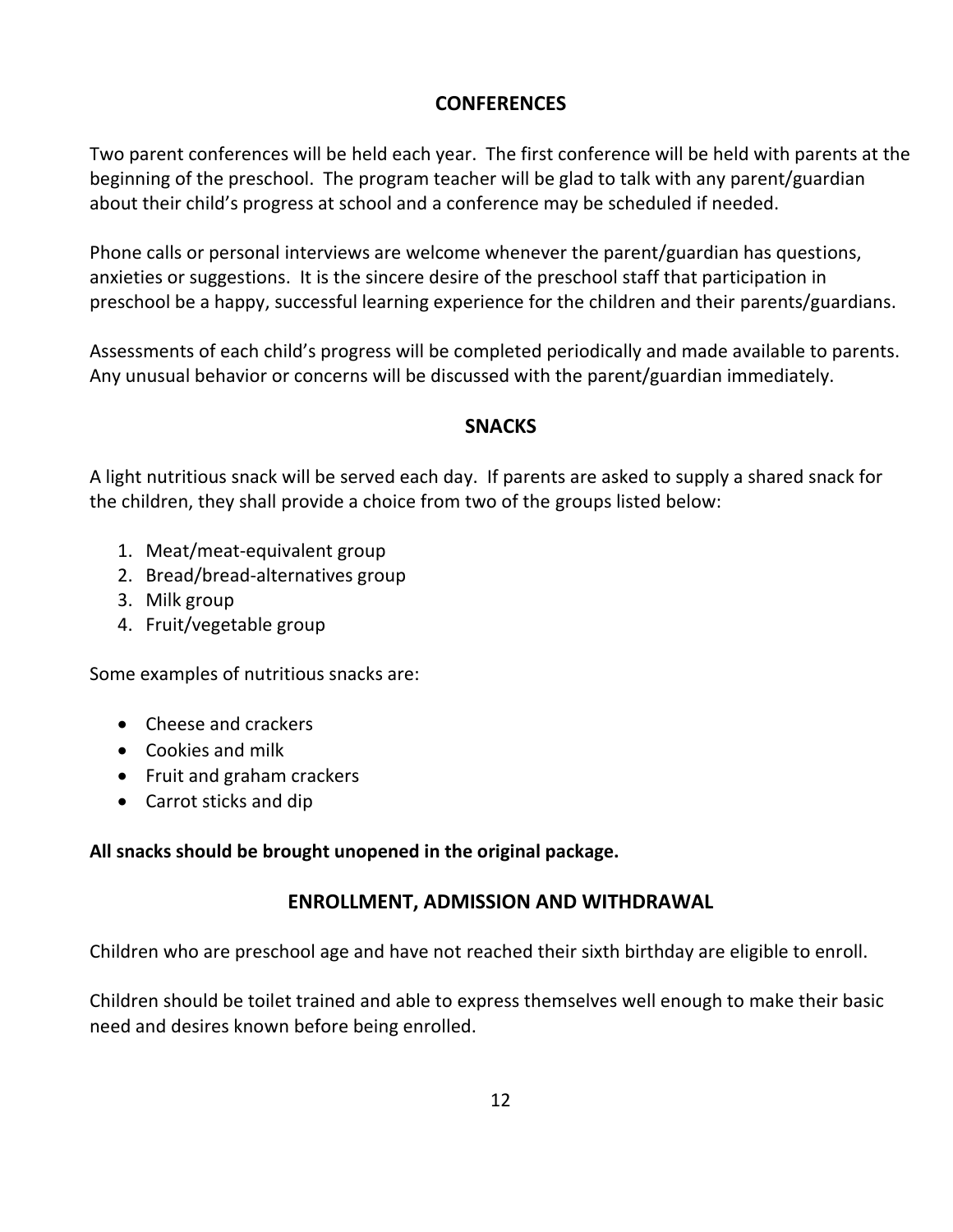A child is completely enrolled and admitted when:

- The parent has completed and turned in an application for preschool
- The parent has been notified by the program teacher that his or her child is accepted
- The parent has attended the "Parent Information Meeting" and has received the information about the preschool
- All required forms and information have been submitted to the preschool.

### WITHDRAWAL:

If a child cannot adjust to the Great Oaks Preschool within a reasonable time period, the program instructor will meet with the parent or guardian to discuss the situation and provide notice of the date of withdrawal.

# **COMMUNICABLE DISEASES POLICY**

All staff will be trained to recognize the common signs of communicable diseases or other illness, which means they will be trained in the prevention, recognition and management of communicable diseases. The staff will be trained in hand washing and disinfecting procedures.

Each day as children arrive, they will be observed by a staff member to detect any signs of communicable disease or illness. The preschool will immediately notify the parents or guardian of the child's condition when a child has been observed to have signs or symptoms of illness. If the parent/guardian cannot be reached, the preschool will contact the emergency contact person listed in the child's file. Parents/guardians will also be notified if their child has been exposed to a communicable disease in the preschool and will be directed to the "Communicable Diseases Chart," mounted on the wall for further information about the disease.

A child with any of the following signs or symptoms of illness shall be immediately isolated and be provided a cot for use while waiting for discharge to his/her parent/guardian.

- Diarrhea (more than on abnormally loose stool within a twenty-four hour period)
- Severe coughing, causing the child to become red or blue in the face or to make a whooping sound.
- Yellowish skin or eyes
- Conjunctivitis
- Temperature of one hundred degrees Fahrenheit taken by the auxiliary method when in combination with other signs of illness
- Untreated infected skin patch(es)